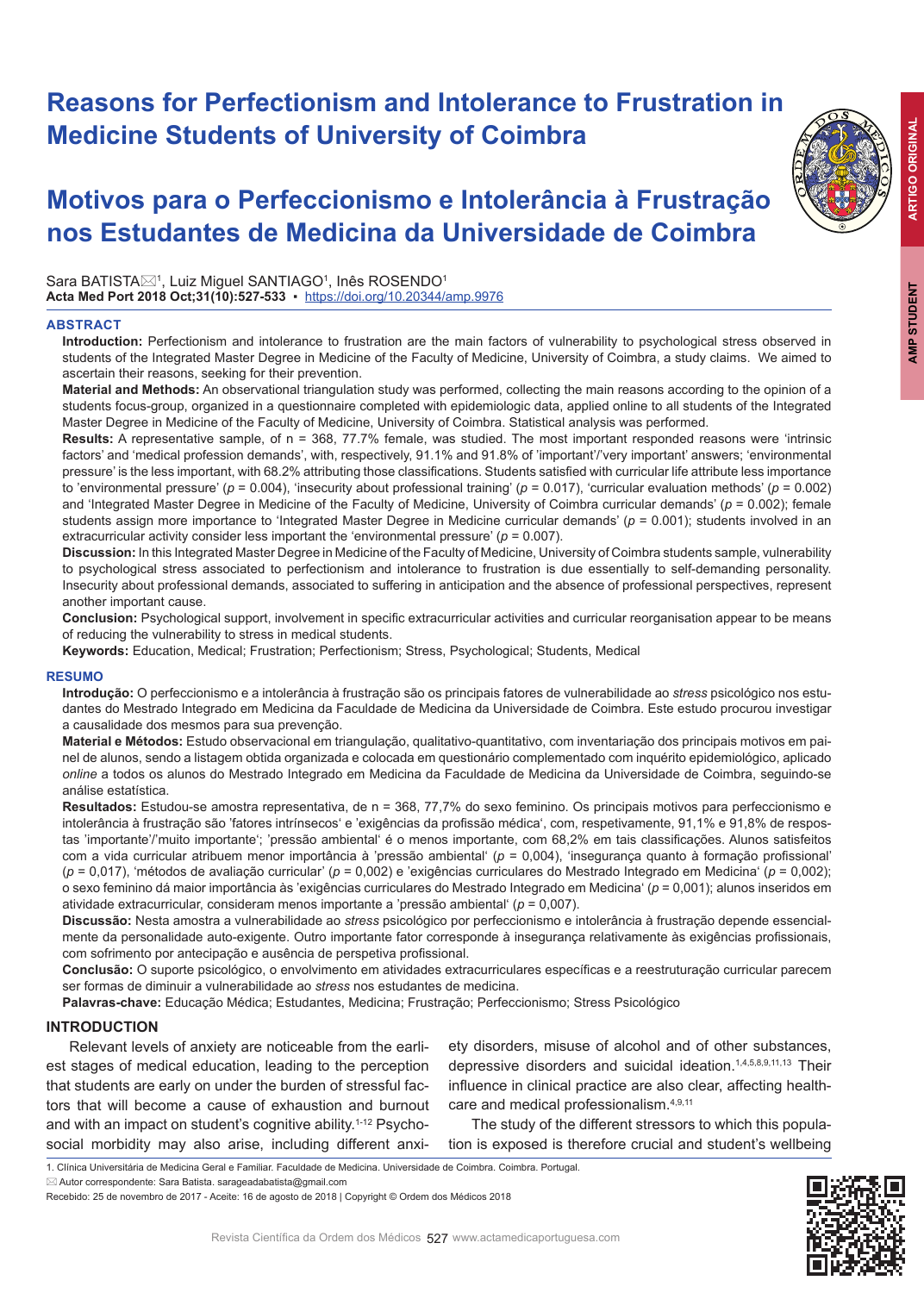promotion should be considered by medical schools as a priority<sup>1,2,5,13</sup> leading to the application of preventive strategies from an early stage of training.4,8

Therefore, a study has been carried out by Pereira APM,<sup>14</sup> aimed at the assessment of vulnerability to stress in  $5<sup>th</sup>$  and  $6<sup>th</sup>$  vear medical students attending the Integrated Master Degree in Medicine (*Mestrado Integrado em Medicina*) of the Faculty of Medicine of the University of Coimbra (MIM-FMUC) during 2015/2016 school term, by use of the scale 23-QVS.<sup>15</sup> The main conclusions of the study included the fact that 25.2% of respondents were vulnerable to stress and the most affected dimension was the one related to perfectionism and intolerance to frustration.<sup>14</sup> in line with the typically perfectionist personality presented by those entering the medical career.<sup>16</sup> This study was aimed at the whole six years of the MIM-FMUC, as vulnerability to stress is found from the earliest years of the course and the adaptation period between the transition from secondary school to college is crucial.<sup>2,4-6</sup> This will allow for an early intervention and also to look for any differences between the different stages of the course through which students progress, dealing with different stressors.4,8,11 In addition, different social and demographic variables eventually related to student's vulnerability to stress have been studied by different authors, 2,3,9,14,17 in order to enable the development of more focused coping strategies.<sup>2,4,5,8</sup>

This study was aimed at the identification of the reasons explaining such high levels of perfectionism and intolerance to frustration in students attending the MIM-FMUC and, in addition, at the identification of differences according to gender, to student's involvement in extracurricular activities and to satisfaction with life in college, as regards the relevance assigned to each reason.

## **MATERIAL AND METHODS**

This was an observational study in triangulation with a multi-stage qualitative and quantitative study.

The first qualitative phase was carried out in April 2017 and consisted of a request for the informal and voluntary participation in the study of two female and one male student attending each year of the MIM-FMUC and for the designation of two reasons explaining the perfectionism and intolerance to frustration found in this population. The selection of participants was made by the course committee of each year of the MIM-FMUC and to whom the names and contacts of the students to be invited for the participation in the study were requested and who were contacted as soon as possible.

A second phase of analysis and organisation of the responses was carried out by the authors and a series of statements representing the summary of the suggested views were obtained. These statements were organised as a list of reasons in which the questionnaire was based and to be responded on a Likert-type scale for the classification of each reason as 'not at all important', 'slightly important', 'important' or 'very important'. An open-ended question was also included, aimed at the inclusion of reasons other than

those that were previously defined. A survey on the following epidemiological data was also included: year of school attendance in the MIM-FMUC, age, gender, satisfaction with life in college and involvement in extracurricular activities. Prior to application, the questionnaire was sent to six fifth-year students, in order to obtain their validity regarding its clarity, comprehension, organisation and grammatical structure and a positive opinion was obtained and no changes were suggested.

A quantitative study with an analytical intention was included in the third phase and consisted of the application of the questionnaire to our group of participants, for a voluntary, anonymous and confidential filling; an informed consent for the participation in the study was obtained. The lack of any duplicated response was ensured, by requesting the last two digits of each student's identification card, the last letter of the surname and the day of birth (with no indication of the month or year).

The questionnaire was developed and applied in Google Drive and its disclosure was carried out by each year's course committee of the MIM-FMUC, which was held online between 1 and 30 June 2017 within each year's Facebook group. The database was closed at 30 Jun 2017.

The sample size was established according to the universe of students attending the MIM-FMUC during the 2016/2017 school term ( $n = 1,945$ ) and a group of at least 277 respondents was defined.

Data regarding the questionnaire were recorded into a Microsoft Excel database and by use of the Statistical Package for the Social Sciences (SPSS – PASW 18) software, a descriptive and inferential statistical analysis was carried out; quantitative variables were represented by mean and standard deviation and qualitative variables by absolute and relative frequencies (descriptive analysis). Student's t-test and Mann-Whitney's U-test were used in the inferential analysis of ordinal variables; when these had a normal distribution, the Kolmogorov-Smirnov test was used. Chisquare test was used for nominal variables and a *p-*value <0.05 was defined as statistically significant.

This study was approved by the Ethics Committee of the *Administração Regional de Saúde do Centro, Instituto Público*.

## **RESULTS**

## **Qualitative study**

The reasons described by the participants during the first phase of the study are shown in Table 1, based on the analysis of the 36 responses that were obtained, explaining each of the environments that were randomly presented by the authors.

### **Quantitative study**

### **Epidemiological variables**

A group of 368 participants has been included in the quantitative study (Table 2) (mean age  $21.8 \pm 2.41$ , 95% confidence interval 21.6-22.1 years, range 18-33 years). Mostly female respondents were found (286 female, 77.7%)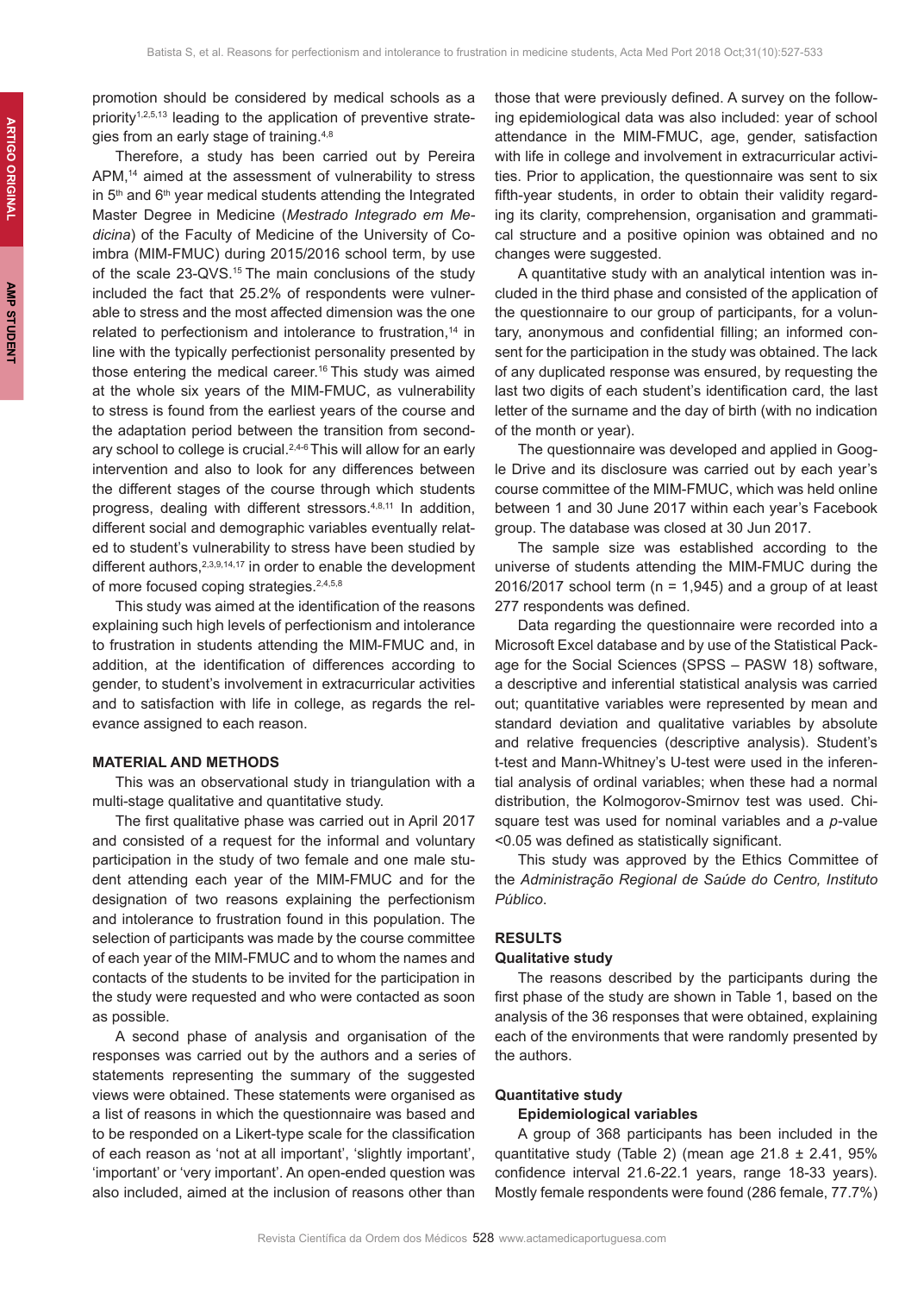|  |  | Table 1 $-$ Reasons for perfectionism and intolerance to frustration in students attending the MIM-FMUC |  |  |  |
|--|--|---------------------------------------------------------------------------------------------------------|--|--|--|
|--|--|---------------------------------------------------------------------------------------------------------|--|--|--|

| <b>Reasons</b>                            | <b>Description</b>                                                                                                   |
|-------------------------------------------|----------------------------------------------------------------------------------------------------------------------|
| Intrinsic factors                         | Individual perfectionism; inability to adequately deal with failure;<br>narcissistic personality; self-demand.       |
| Challenges of the medical profession      | Perception of no place for mistakes; fear of not being able to adequately<br>practice medicine.                      |
| <b>Environmental pressure</b>             | Imposed by society, family, peers, schools, teachers.                                                                |
| Uncertainty regarding future career plans | Reduction of the number of specialty vacancies; perception of the need<br>to achieve better results than the others. |
| Unsafety regarding medical training       | Little clinical practice throughout the course.                                                                      |
| Methods of curricular assessment          | Non-uniform assessments with different marks in different environments.                                              |
| <b>Curricular requirements of the MIM</b> | Lack of leisure time.                                                                                                |
|                                           |                                                                                                                      |

| Table 2 – VEpidemiological variables measured by year of attendance in the MIM-FMUC during the 2016/2017 school term |  |  |
|----------------------------------------------------------------------------------------------------------------------|--|--|
|                                                                                                                      |  |  |

|                                               | 1 <sup>st</sup> year | $2nd$ year       | 3rd year         | 4 <sup>th</sup> year | 5 <sup>th</sup> year | 6 <sup>th</sup> year | <b>Total</b>     |
|-----------------------------------------------|----------------------|------------------|------------------|----------------------|----------------------|----------------------|------------------|
|                                               | $n$ (%)              | $n$ (%)          | $n$ (%)          | $n$ (%)              | $n$ (%)              | $n$ (%)              | $n$ (%)          |
| Gender*                                       |                      |                  |                  |                      |                      |                      |                  |
| Female                                        | 39(79.6)             | 54(87.1)         | 53(76.8)         | 49 (76.6)            | 47(68.1)             | 44 (80.0)            | 286 (77.7)       |
| Male                                          | 10(20.4)             | 8(12.9)          | 16 (23.2)        | 15(23.4)             | 22 (31.9)            | 11(20.0)             | 82 (22.3)        |
| Satisfaction with life in college **          |                      |                  |                  |                      |                      |                      |                  |
| <b>Yes</b>                                    | 35(71.4)             | 37(59.7)         | 40(58.0)         | 44 (68.8)            | 47(68.1)             | 42 (76.4)            | 245(66.6)        |
| <b>No</b>                                     | 14 (28.6)            | 25(40.3)         | 29(42.0)         | 20(31.3)             | 22 (31.9)            | 13(23.6)             | 123 (33.4)       |
| Involvement in extracurricular activities     |                      | ***              |                  |                      |                      |                      |                  |
| Yes                                           | 17(34.7)             | 36(58.1)         | 36(52.2)         | 45(70.3)             | 45(65.2)             | 30(54.5)             | 209(56.8)        |
| <b>No</b>                                     | 32(65.3)             | 26 (41.9)        | 33(47.8)         | 19 (29.7)            | 24 (34.8)            | 25(45.5)             | 159 (43.2)       |
| <b>Total</b>                                  | 49 (13.3)            | 62 (16.8)        | 69 (18.8)        | 64 (17.4)            | 69 (18.8)            | 55 (14.9)            | 368 (100)        |
| Age (in years)<br>(mean ± standard deviation) | $19.24 \pm 1.35$     | $19.71 \pm 1.08$ | $21.33 \pm 1.44$ | $22.66 \pm 1.84$     | $23.43 \pm 2.12$     | $24.25 \pm 1.66$     | $21.84 \pm 2.41$ |

\*: *p* = 0.210; \*\*: *p* = 0.244; \*\*\*: *p* = 0.004

and 33.4% of respondents were dissatisfied with their life in college and 56.8% were involved in extracurricular activities.

A distribution according to the year of attendance in the MIM-FMUC has obtained 49 responses from first-year students, 62 from second-year, 69 from third-year, 64 from fourth-year, 69 from fifth-year and 55 from sixth-year, corresponding to 12%, 22%, 23%, 21%, 20% and 17% of respondents from each year, when compared to the total group of students attending the MIM-FMUC during the 2016/2017 school term, respectively. A significant difference was only found between the year of attendance and the involvement in extracurricular activities; it is worth mentioning a 34.7% involvement rate in respondents attending the first year of the course, 70.3% attending the fourth and 54.5% the sixth.

# **Reasons for perfectionism and intolerance to frustration**

The following were the reasons with the highest relevance as described by respondents, with over 90% of 'important' and 'very important' responses, as shown in Table 3: 'intrinsic factors' (91.1%) and 'challenges of the medical profession' (91.8%)**.**'Environmental pressure' was the less relevant reason, with 68.2% of 'important' and/or 'very important' responses.

## **Reasons for perfectionism and intolerance to frustration according to epidemiological variables**

The study of reasons for perfectionism and intolerance to frustration according to epidemiological variables allowed for the identification of significant differences according to 'satisfaction with life in college', 'involvement in extracurricular activities' and 'gender'.

Respondents who were satisfied with their life in college have assigned less relevance to 'environmental pressure', as shown in Table 4, with a 24.9% percentage of those describing this as 'very important' *vs.* 38.2% of dissatisfied respondents considering this factor as 'very important'. A lower level of relevance has also been described by respondents who were most of the time satisfied with their life in college, as regards 'uncertainty regarding medical training', 'methods of curricular assessment' and 'curricular requirements of the MIM' (Table 4), while no significant differences were found as regards 'intrinsic factors', 'challenges of the medical profession' and 'uncertainty regarding future career plans'.

A higher percentage of female respondents have described curricular requirements of the MIM as 'important' (39.2% *vs.* 32.9%) or 'very important' (47.9% *vs.* 35.4%),

**AMP STUDENT**

**AMP STUDENT**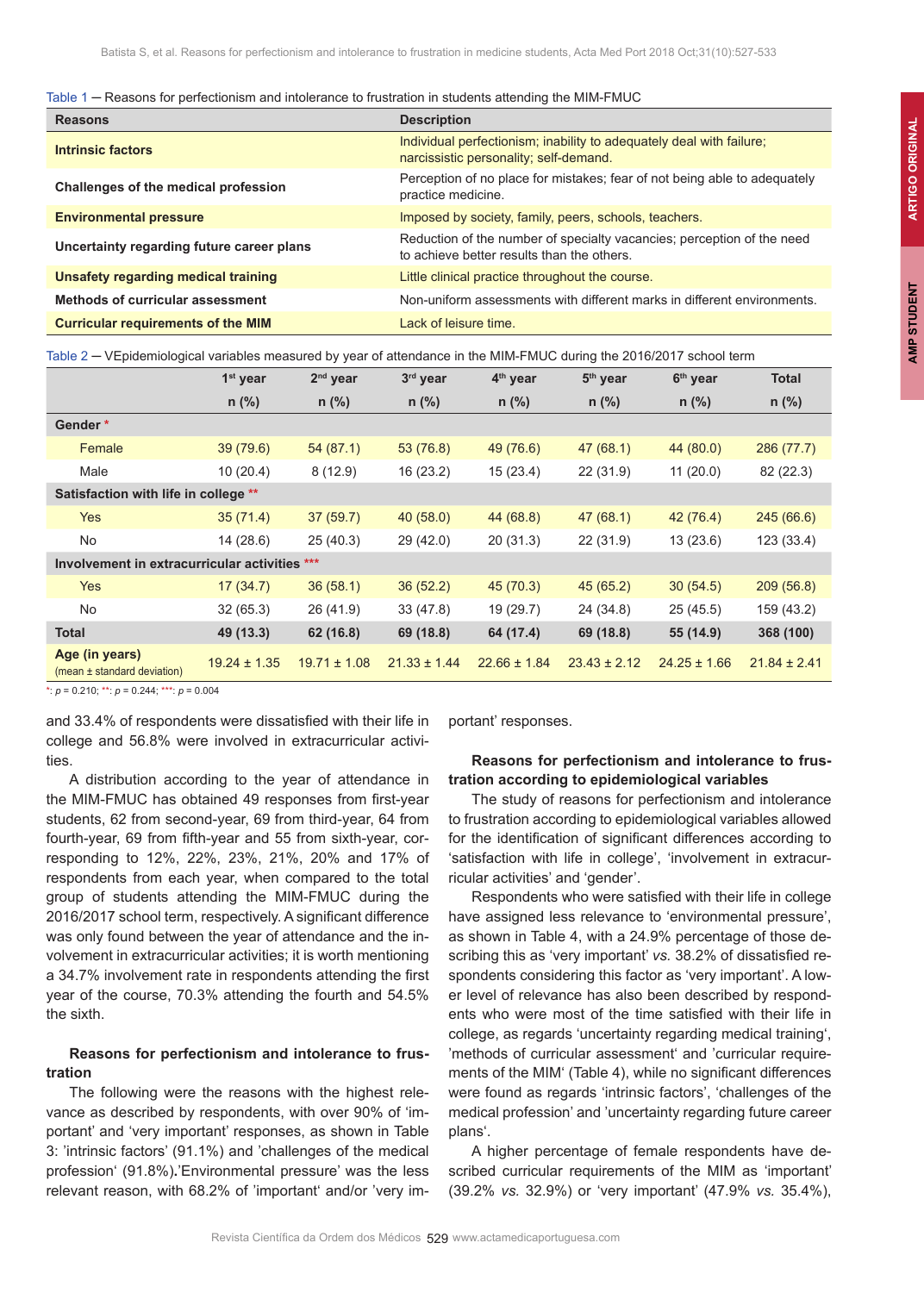as shown in Table 5, while a higher percentage of male respondents have described this reason as 'not important at all' (6.1% *vs.* 0.7%) or 'slightly important' (25.6% *vs.* 12.2%).

A statistically significant relationship between the reasons according to student's involvement in extracurricular activities and 'environmental pressure' has been found The analysis of, , with a higher number of 'important' or 'very important' responses among those that were not involved in any extracurricular activity: 78.6% *vs.* 61.7% of those that were involved in extracurricular activities (Table 6).

Five respondents have also completed the open-ended question of the questionnaire and three of the responses were included as 'methods of curricular assessment', one as 'curricular requirements of the MIM' and one as 'financial constraints'.

## **DISCUSSION**

This study aimed at understanding the reasons and influences underlying perfectionism, according to student's perception, rather than developing a psychometric

| Table 3 — Reasons and scoring according to the year of attendance in the MIM-FMUC during the 2016/2017 school term |  |  |
|--------------------------------------------------------------------------------------------------------------------|--|--|
|--------------------------------------------------------------------------------------------------------------------|--|--|

|                                            | 1 <sup>st</sup> year | $2nd$ year | 3rd year  | 4 <sup>th</sup> year | 5 <sup>th</sup> year | 6 <sup>th</sup> year | <b>Total</b> |
|--------------------------------------------|----------------------|------------|-----------|----------------------|----------------------|----------------------|--------------|
|                                            | $n$ (%)              | $n$ (%)    | $n$ (%)   | $n$ (%)              | $n$ (%)              | n (%)                | n (%)        |
| <b>Intrinsic factors</b>                   |                      |            |           |                      |                      |                      |              |
| 1 - Not at all important                   | 1(2.0)               | 1(1.6)     | 0(0.0)    | 2(3.1)               | 0(0.0)               | 1(1.8)               | 5(1.4)       |
| 2 - Slightly important                     | 3(6.1)               | 2(3.2)     | 8(11.6)   | 3(4.7)               | 5(7.2)               | 7(12.7)              | 28 (7.6)     |
| 3 - Important                              | 20(40.8)             | 25(40.3)   | 30(43.5)  | 24(37.5)             | 25(36.2)             | 19(34.5)             | 143 (38.9)   |
| 4 - Very important                         | 25(51.0)             | 34(54.8)   | 31 (44.9) | 35(54.7)             | 39 (56.5)            | 28 (50.9)            | 192 (52.2)   |
| Challenges of the medical profession       |                      |            |           |                      |                      |                      |              |
| 1 - Not at all important                   | 0(0.0)               | 0(0.0)     | 2(2.9)    | 1(1.6)               | 0(0.0)               | 0(0.0)               | 3(0.8)       |
| 2 - Slightly important                     | 3(6.1)               | 3(4.8)     | 5(7.2)    | 0(0.0)               | 10 (14.5)            | 6(10.9)              | 27(7.3)      |
| 3 - Important                              | 18(36.7)             | 22(35.5)   | 20(29.0)  | 24(37.5)             | 22(31.9)             | 24 (43.6)            | 130(35.3)    |
| 4 - Very important                         | 28(57.1)             | 37 (59.7)  | 42 (60.9) | 39 (60.9)            | 37 (53.6)            | 25(45.5)             | 208 (56.5)   |
| Pressão ambiental                          |                      |            |           |                      |                      |                      |              |
| 1 - Not at all important                   | 1(2.0)               | 3(4.8)     | 2(2.9)    | 5(7.8)               | 6(8.7)               | 3(5.5)               | 20(5.4)      |
| 2 - Slightly important                     | 17 (34.7)            | 13 (21.0)  | 23(33.3)  | 13 (20.3)            | 17(24.6)             | 14(25.5)             | 97(26.4)     |
| 3 - Important                              | 16(32.7)             | 27(43.5)   | 27(39.1)  | 22(34.4)             | 29(42.0)             | 22(40.0)             | 143 (38.9)   |
| 4 - Very important                         | 15(30.6)             | 19 (30.6)  | 17(24.6)  | 24 (37.5)            | 17(24.6)             | 16(29.1)             | 108 (29.3)   |
| Incerteza quanto ao futuro pretendido      |                      |            |           |                      |                      |                      |              |
| 1 - Not at all important                   | 1(2.0)               | 0(0.0)     | 0(0.0)    | 4(6.3)               | 2(2.9)               | 0(0.0)               | 7(1.9)       |
| 2 - Slightly important                     | 7(14.3)              | 7(11.3)    | 9(13.0)   | 7(10.9)              | 10(14.5)             | 9(16.4)              | 49 (13.3)    |
| 3 - Important                              | 19(38.8)             | 21(33.9)   | 30(43.5)  | 19(29.7)             | 14(20.3)             | 19(34.5)             | 122(33.2)    |
| 4 - Very important                         | 22 (44.9)            | 34(54.8)   | 30(43.5)  | 34(53.1)             | 43 (62.3)            | 27 (49.1)            | 190 (51.6)   |
| Insegurança quanto à formação profissional |                      |            |           |                      |                      |                      |              |
| 1 - Not at all important                   | 0(0.0)               | 1(1.6)     | 2(2.9)    | 2(3.1)               | 2(2.9)               | 1(1.8)               | 8(2.2)       |
| 2 - Slightly important                     | 11(22.4)             | 13(21.0)   | 11 (15.9) | 10(15.6)             | 9(13.0)              | 10(18.2)             | 64 (17.4)    |
| 3 - Important                              | 21(42.9)             | 23(37.1)   | 26(37.7)  | 20(31.3)             | 16(23.2)             | 20(36.4)             | 126 (34.2)   |
| 4 - Very important                         | 17(34.7)             | 25(40.3)   | 30(43.5)  | 32(50.0)             | 42 (60.9)            | 24 (43.6)            | 170 (46.2)   |
| Métodos de avaliação curricular            |                      |            |           |                      |                      |                      |              |
| 1 - Not at all important                   | 0(0.0)               | 0(0.0)     | 2(2.9)    | 3(4.7)               | 2(2.9)               | 1(1.8)               | 8(2.2)       |
| 2 - Slightly important                     | 3(6.1)               | 14 (22.6)  | 12(17.4)  | 11(17.2)             | 11(15.9)             | 12(21.8)             | 63 (17.1)    |
| 3 - Important                              | 22(44.9)             | 22(35.5)   |           | 25 (36.2) 21 (32.8)  | 24(34.8)             | 23(41.8)             | 137 (37.2)   |
| 4 - Very important                         | 24 (49.0)            | 26 (41.9)  | 30(43.5)  | 29 (45.3)            | 32 (46.4)            | 19 (34.5)            | 160 (43.5)   |
| Exigências curriculares do MIM             |                      |            |           |                      |                      |                      |              |
| 1 - Not at all important                   | 1(2.0)               | 0(0.0)     | 1(1.4)    | 1(1.6)               | 3(4.3)               | 1(1.8)               | 7(1.9)       |
| 2 - Slightly important                     | 3(6.1)               | 9(14.5)    | 9(13.0)   | 12 (18.8)            | 11(15.9)             | 12 (21.8)            | 56 (15.2)    |
| 3 - Important                              | 15 (30.6)            | 29(46.8)   | 35(50.7)  | 21 (32.8)            | 23(33.3)             | 16 (29.1)            | 139 (37.8)   |
| 4 - Very important                         | 30 (61.2)            | 24 (38.7)  | 24 (34.8) | 30 (46.9)            | 32(46.4)             | 26 (47.3)            | 166 (45.1)   |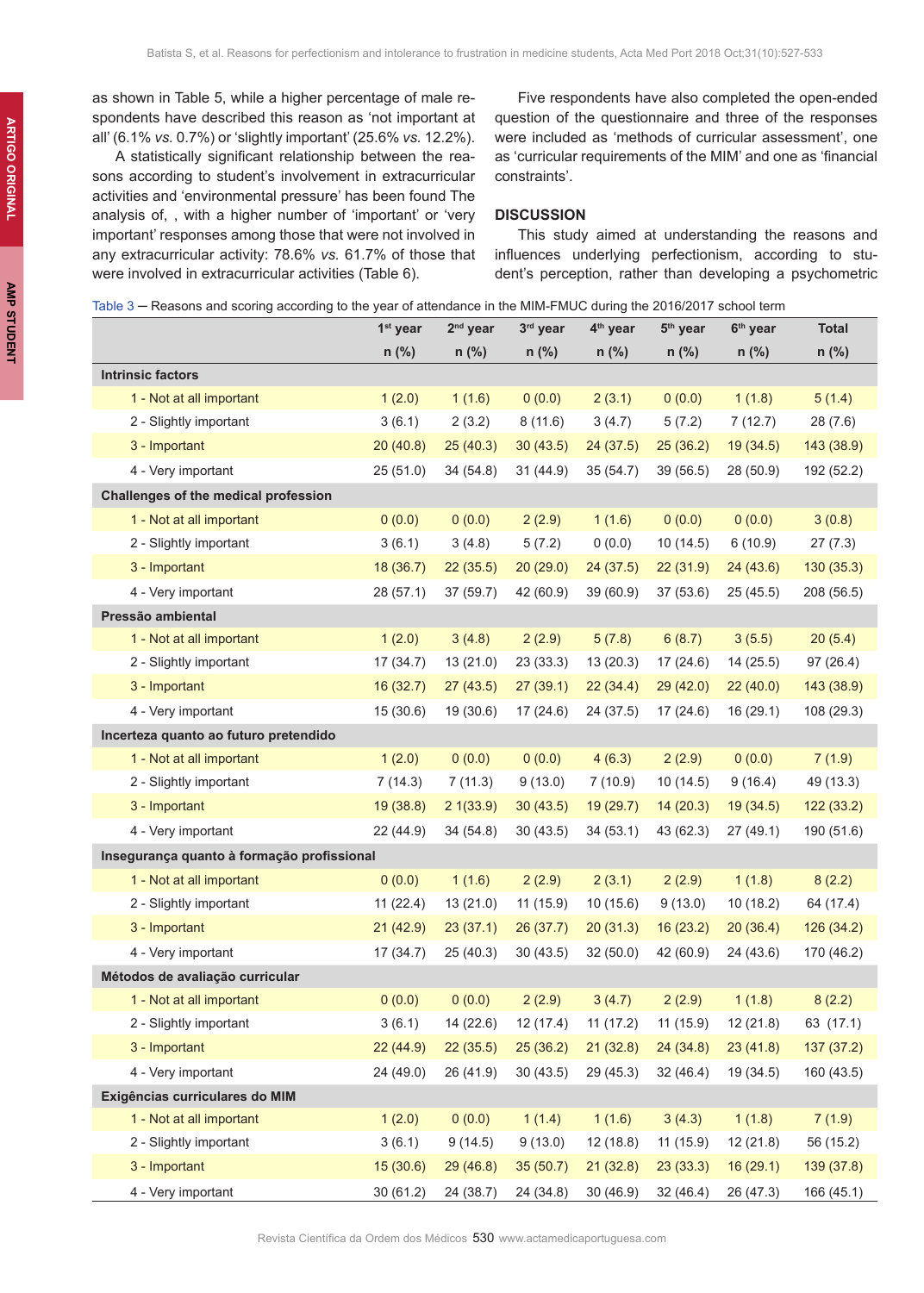| Table 4 – Environmental pressure, uncertainty regarding medical training, methods of curricular assessment and curricular requirements |  |  |  |
|----------------------------------------------------------------------------------------------------------------------------------------|--|--|--|
| of the MIM according to satisfaction with life in college                                                                              |  |  |  |

|                                           | Satisfaction with life in college |           |
|-------------------------------------------|-----------------------------------|-----------|
|                                           | <b>Yes</b>                        | <b>No</b> |
|                                           | $n$ (%)                           | $n$ (%)   |
| <b>Environmental pressure *</b>           |                                   |           |
| 1 - Not at all important                  | 16(6.5)                           | 4(3.3)    |
| 2 - Slightly important                    | 71 (29.0)                         | 26 (21.1) |
| 3 - Important                             | 97(39.6)                          | 46 (37.4) |
| 4 - Very important                        | 61(24.9)                          | 47 (38.2) |
| Uncertainty regarding medical training ** |                                   |           |
| 1 - Not at all important                  | 6(2.4)                            | 2(1.6)    |
| 2 - Slightly important                    | 45 (18.4)                         | 19 (15.4) |
| 3 - Important                             | 93(38.0)                          | 33(26.8)  |
| 4 - Very important                        | 101 (41.2)                        | 69 (56.1) |
| Methods of curricular assessment ***      |                                   |           |
| 1 - Not at all important                  | 7(2.9)                            | 1(0.8)    |
| 2 - Slightly important                    | 49 (20.0)                         | 14(11.4)  |
| 3 - Important                             | 95(38.8)                          | 42(34.1)  |
| 4 - Very important                        | 94 (38.4)                         | 66 (53.7) |
| Curricular requirements of the MIM §      |                                   |           |
| 1 - Not at all important                  | 5(2.0)                            | 2(1.6)    |
| 2 - Slightly important                    | 43 (17.6)                         | 13 (10.6) |
| 3 - Important                             | 103(42.0)                         | 36(29.3)  |
| 4 - Very important                        | 94 (38.4)                         | 72 (58.5) |

\*: *p* = 0.004; \*\*: *p* = 0.017; \*\*\*: *p* = 0.002; §: *p* = 0.002

|         | Gender      |  |
|---------|-------------|--|
| Female  | <b>Male</b> |  |
| $n$ (%) | $n$ (%)     |  |

Table 5 – Curricular requirements of the MIM according to Gender

|                                      | .          |           |
|--------------------------------------|------------|-----------|
|                                      | $n$ (%)    | $n$ (%)   |
| Curricular requirements of the MIM * |            |           |
| 1 - Not at all important             | 2(0.7)     | 5(6.1)    |
| 2 - Slightly important               | 35(12.2)   | 21(25.6)  |
| 3 - Important                        | 112(39.2)  | 27(32.9)  |
| 4 - Very important                   | 137 (47.9) | 29 (35.4) |

 $*_: p = 0.001$ 

instrument for the measurement of perfectionism, which was not the aim of the study.

Social networks were used for the application and disclosure of the questionnaire, carried out by the course committees of the MIM-FMUC, instead of using any technology for a randomised selection of participants or the application of the questionnaire in the classroom. Therefore, this convenience sample produced the loss of randomisation as a limitation to the study, as well as the loss of volunteering and the inability to keep control on the size of the sample as well as leaving no control on respondents. However, an easy application, easier data recording and uninfluenced response with subsequent removal of any biases regarding

Table 6 – Environmental pressure according to student's involvement in extracurricular activities

|                                 | Involvement in extracurricular<br>activities * |           |  |
|---------------------------------|------------------------------------------------|-----------|--|
|                                 | <b>Yes</b><br><b>No</b>                        |           |  |
|                                 | $n$ (%)                                        | $n$ (%)   |  |
| <b>Environmental pressure *</b> |                                                |           |  |
| 1 - Not at all important        | 12(5.7)                                        | 8(5.0)    |  |
| 2 - Slightly important          | 68 (32.5)                                      | 29 (18.2) |  |
| 3 - Important                   | 75(35.9)                                       | 68 (42.8) |  |
| 4 - Very important              | 54 (25.8)                                      | 54 (34.0) |  |

<sup>\*</sup>: *p* = 0.007

availability and opportunity are strengths of this methodology, which has also allowed for an adequate sample size (n=368), above the number initially estimated as necessary (n=277). The fact that 77.7% of our group of respondents were female enhanced it as a representative sample of the population to be studied, in line with data of the MIM-FMUC and the population of Portuguese medicine students mostly including women.2,14

The reasons that were described by students were in line with literature<sup>7,8,13,14</sup> and, in our study, all the reasons that were identified as relevant for perfectionism and intolerance to frustration have been considered by more than half of respondents. However, an acquiescence bias may have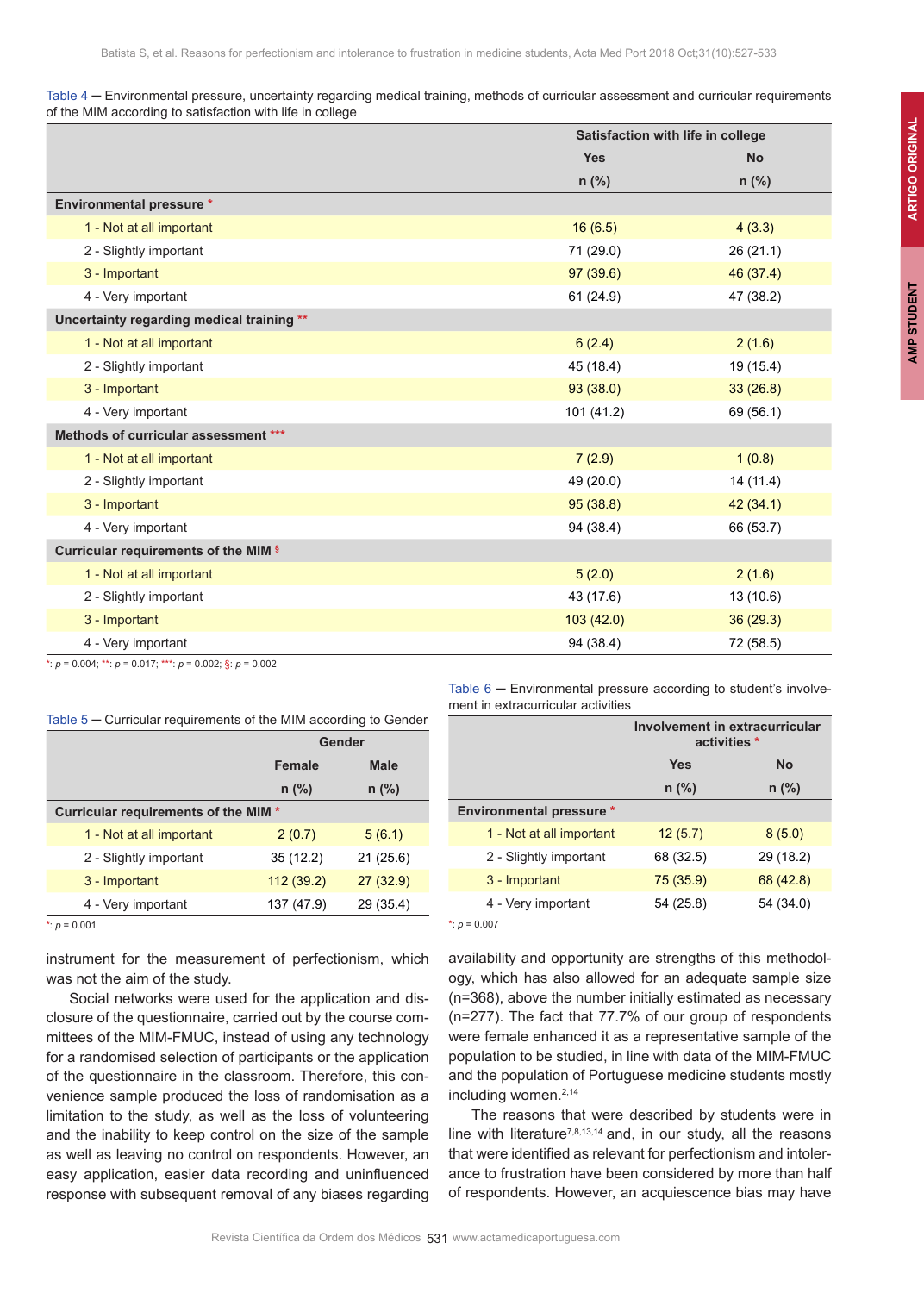been caused by the use of the Likert-type scale and, on the other hand, the 'important' / 'very important' classifications that were mostly assigned may be explained by the typically perfectionist profile of this population, a confounding factor which is worth mentioning.<sup>14,16</sup>

It was found that 33.4% of respondents were not satisfied with their life in college, regardless of the year of attendance in the MIM, which raises the question whether these results were in fact related to the curriculum<sup>5-7,9</sup> or to factors underlying the very own personality of this population, demanding and perfectionist.7,9,14,16

Considering that 56.8% of respondents were involved in extracurricular activities, in line with other Portuguese studies,<sup>2,14</sup> even though different from the higher percentages that were found in international studies, $3,9,17$  the question whether the curricular workload in Portuguese medical schools is in fact related to the lack of spare time for these activities<sup>2,7,8,14</sup> or is it just a cultural or social issue should be taken into consideration. Differences in students' involvement in extracurricular activities were found between the different years of the course and should be the object of further studies, considering that the low percentage of students involved in extracurricular activities on the first year of the course is due to the initial period of adaptation $^{\rm e}$  as to the pressure that was felt by students in order to keep with the learning rhythm that was acquired in high school.<sup>2,5,16</sup> A better adaptation<sup>4</sup> and higher availability will follow, shown by the higher percentage of students involved in extracurricular activities over the subsequent years, which is reduced upon the fourth year, probably due to the approaching competitive national examination (*Prova Nacional de Seriação*), a time more focused on life in college due to the perceived need to exceed the others in order to reach future career plans.<sup>13</sup>

Even though major stressors in medical training were found by different authors to be related to the curricular environment,<sup>4,6,7,9,12,13</sup> these results have shown personality traits and concern with the challenges related to the own medical profession as the major reasons for perfectionism and intolerance to frustration in students attending the MIM-FMUC. It is known that maladaptive perfectionism (neurological) is frequently found in medical students,<sup>16</sup> with high levels of neuroticism, $8,13$  harm avoidance $20$  and low levels of self-directdness<sup>20</sup> associated with higher vulnerability to stress. In addition, the fact that medical profession compels to deal with issues of an extreme sensitivity<sup>13</sup> not leaving any place for error, despite this permanent uncertainty, 13,18 converts this issue into a similar stressor for professionals as for students, who seem to be suffering in anticipation.

'Environmental pressure' has been considered by respondents as the less relevant reason, even though medical training is on its own described in medical literature as an environment with extreme pressure, $8,11,13$  "that encourages competition instead of cooperation between colleagues".11

The remaining reasons have also represented an important role in perfectionism and intolerance to frustration in these students and 80.4 and 84.8% of respondents have

considered these as 'important' and 'very important', respectively and students who were not satisfied with their life in college were those who have mostly described these as the important reasons. Therefore, these variables should be analysed in further studies providing information on the causes for curricular dissatisfaction, allowing for the proposal of curricular changes aimed at the optimisation of the balance between student's wellbeing and the quality of medical education.<sup>12</sup>

Students involved in extracurricular activities have considered 'environmental pressure' as less important, allowing for the conclusion that extracurricular activities probably have had a protective role due to the development of coping skills with pressures or constraints.<sup>9</sup>

This study has contributed to the understanding of major reasons underlying vulnerability to psychological stress in students attending the MIM-FMUC and gives support to the development of strategies aimed at the prevention of this vulnerability, namely (i) the development of organisational skills and the acquisition of study methods from high school<sup>19</sup> (ii) stress management training programs<sup>7,13</sup> aimed at students, $1,5,8$  (iii) psycho-social support $1,7$  made available by older students,<sup>5</sup> teachers, psychologists or colleagues, including the promotion of group activities and curricular/ extracurricular programs for the promotion of inter-student cooperation<sup>13</sup> (iv) training of teachers and assistants in educational approaches preventing negative stress, wellbeing promotion and adequate learning<sup>13</sup> (v) share of experiences by senior physicians<sup>18</sup> focused on the uncertainty that is present in all the moments of professional life under a humanistic and contemporary medicine perspective<sup>7</sup> and even (vi) positive behavioural cognitive techniques.<sup>21</sup>

Socially prescribed perfectionism that may jeopardize academic self-efficiency and produce burnout in students and future doctors, was not addressed in this study<sup>22</sup> and should be considered as relevant in further studies. In addition, the cross-sectional nature of this study, not allowing for any causality to be assigned, explains for further longitudinal studies involving wider samples and/or other populations within the universe of Portuguese medical students.

## **CONCLUSION**

Personality-related 'intrinsic factors' and 'challenges of the medical profession' were found as major reasons for perfectionism and intolerance to frustration in students attending the MIM-FMUC, followed by 'uncertainty regarding future career plans', 'uncertainty regarding medical training', 'methods of curricular assessment' and 'curricular requirements of the MIM'. 'Environmental pressure' was the less important reason described, even though all the reasons were identified as relevant by more than half of our group of participants.

The weight of the different factors did not depend on the attendance year in the MIM-FMUC, while 'unsafety regarding medical training', 'methods of curricular assessment' and 'curricular requirements of the MIM' were considered as less important by students who were satisfied with their life